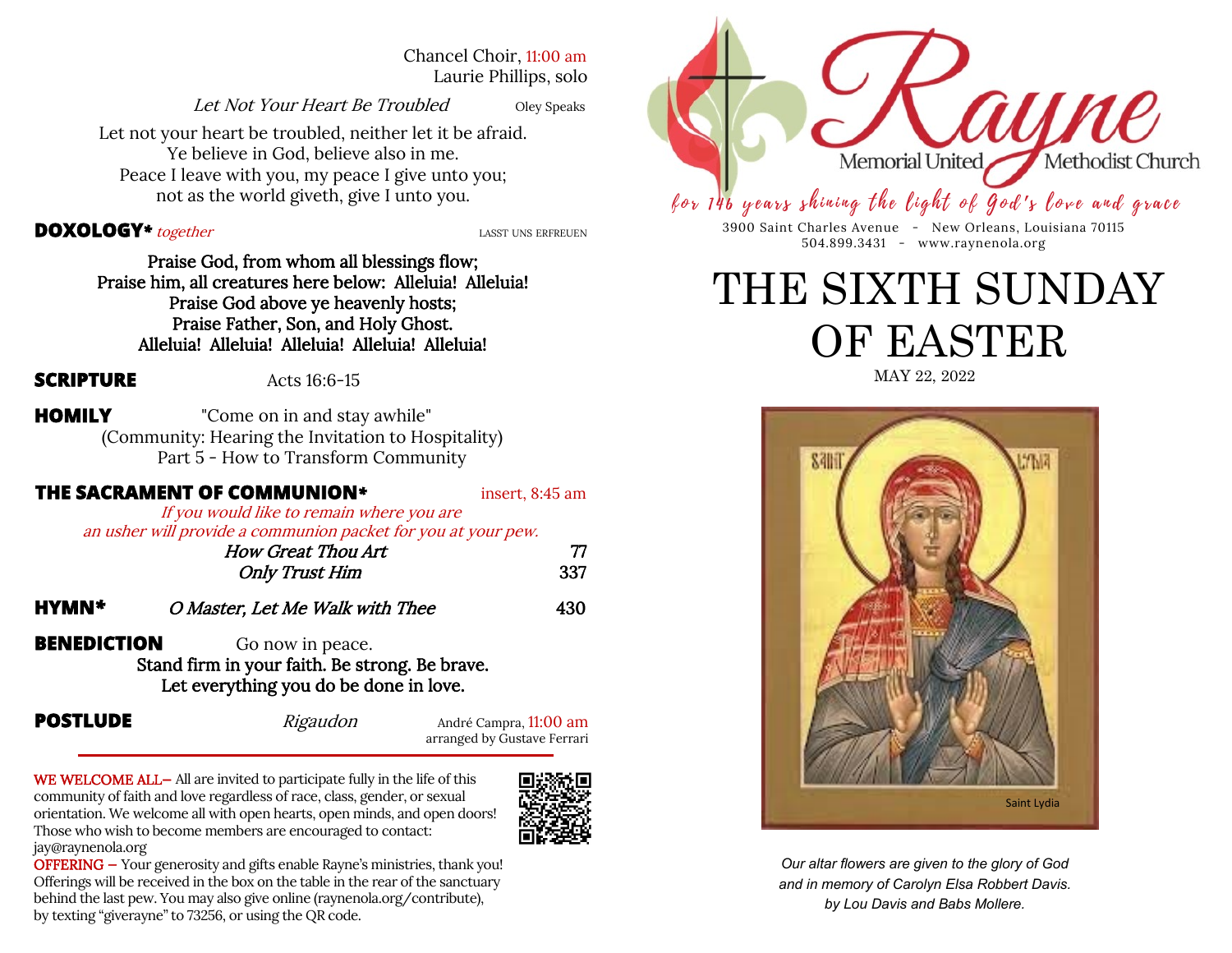# **THE CELEBRATION OF THE GOSPEL**

#### All are invited to participate in any of our activities, and to become a part of this community of faith and love.

**GATHERING** Rev. Jay Hogewood

 A welcome to all. Some of us have strong faith. In some of us, faith falters. But we are all here as children of the living God, as inhabitants of one earth. We bring to this place our fears and anxieties, our visions and hopes for the future. We bring our politics and our prayers, our strengths and our weaknesses, our issues and our concerns. We lay them out on the ground, hoping that the middle ground may become, not waste-ground, not battleground, but common ground.

**PRELUDE** Allein Gott in der Höh sei Ehr Jan Pieterszoon SweelinckMarcus St. Julien, 11:00 am

## **CALL TO WORSHIP**<sup>\*</sup> *responsively* Rev. Marissa Teauseau Horvath

Jesus dwells among us, teaching us to believe in his name.

Let us offer God our thanks.

The Holy Spirit dwells among us, guiding us down the paths of life.

Let us offer God our praise.

God dwells among us, beckoning us to worship. Let us offer God our worship.

# **HYMN**<sup>\*</sup> O Worship the King 73

## **PRAYER** together

The grace and love of the Holy Spirit be with you.

And also with you.

Let us pray:

Loving Companion, you give your people visions, allowing us to believe in your words. We come to you today to profess our love for you and to proclaim our trust in you. Nurture our hearts with your wisdom. Guide us to envision your work in our lives that we might be at work with your compassion in our world. Help us to be a community of hospitality for the glory of our name.

# **THE LORD'S PRAYER** *together* 11:00 am

Our Father who art in heaven, hallowed be thy name. Thy kingdom come, thy will be done on earth as it is in heaven. Give us this day our daily bread, and forgive us our trespasses as we forgive those who trespass against us. Lead us not into temptation but deliver us from evil. For thine is the kingdom, the power, and the glory, forever. Amen.

**RESPONSE** *together Behold a Broken World* 426 (verses 1 & 6)

Behold a broken world, we pray, where want and war increase, and grant us Lord, in this our day, the ancient dream of peace.

Bring, Lord, your better world to birth, your kingdom, love's domain, where peace with God, and peace on earth, and peace eternal reign.

# **SACRAMENT OF BAPTISM** 39

# Avery Fay Bunnell 11:00 am

Born, August 6, 2021 Parents, Allison and Randall Bunnell

Siblings, Olivia and Miles

### Child of Blessing, Child of Promise 611 singing together

Child of blessing, child of promise, baptized with the Spirit's sign; with this water God has sealed you unto love and grace divine.

Child of joy, our dearest treasure, God's you are, from God you came. Back to God we humbly give you: live as one who bears Christ's name.

**MINISTRY MOMENT** Recognizing Our Graduates, 11:00 am

**THE RED STEPS** A Special Time for Our Children

At this time, children age 3 years old through 2nd grade may come forward to the front of the sanctuary for a time of sharing with the pastors then attend children's church in the education building.

# **OFFERING**

Ushers with offering plates will pass by each pew. Please pass your gift to the usher or place in the box on the table in the rear of the sanctuary.

> Cassie Segal, 8:45 am Prayer Ludwig van Beethoven

O God, Thy goodness reacheth so far, as far as clouds above us. Thy tender mercies crown our days and quickly show that Thou dost love us. Lord, my rock, my fortress strong. Hear Thou my prayer which I prolong, As I now bow before Thee, as I now bow before Thee.